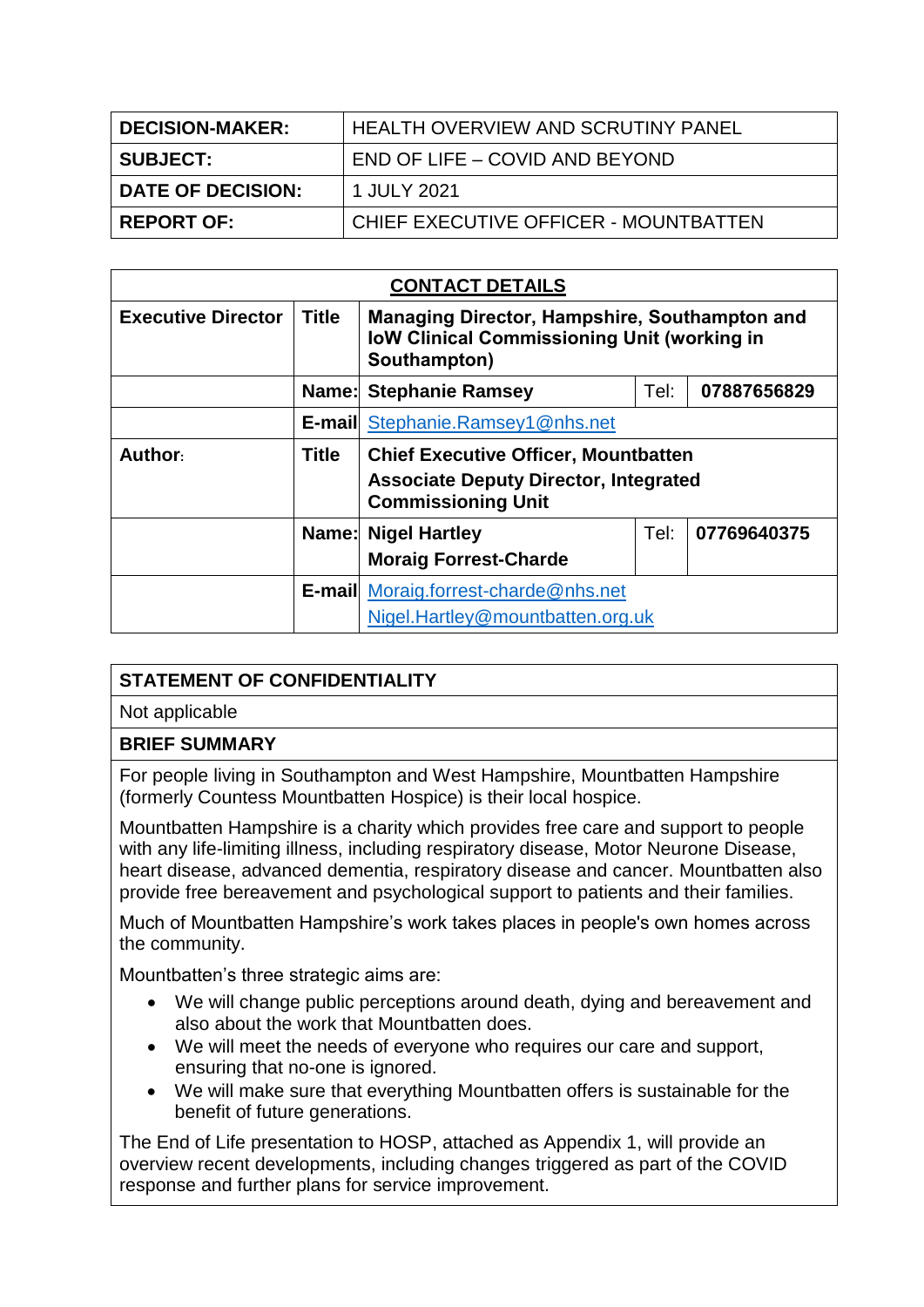| The presentation is made to provide an update for HOSP and promote discussion<br>regarding the excellent progress being made with end of life services in the city. The<br>presentation content will be available at the time of the meeting. |                                                                                                                                                                                                                                                                                                                                                                                                |                                                                                                                                                                                                                                                                                                                                                                                                                                                                                                                                   |  |  |
|-----------------------------------------------------------------------------------------------------------------------------------------------------------------------------------------------------------------------------------------------|------------------------------------------------------------------------------------------------------------------------------------------------------------------------------------------------------------------------------------------------------------------------------------------------------------------------------------------------------------------------------------------------|-----------------------------------------------------------------------------------------------------------------------------------------------------------------------------------------------------------------------------------------------------------------------------------------------------------------------------------------------------------------------------------------------------------------------------------------------------------------------------------------------------------------------------------|--|--|
| <b>RECOMMENDATIONS:</b>                                                                                                                                                                                                                       |                                                                                                                                                                                                                                                                                                                                                                                                |                                                                                                                                                                                                                                                                                                                                                                                                                                                                                                                                   |  |  |
|                                                                                                                                                                                                                                               | (i)                                                                                                                                                                                                                                                                                                                                                                                            | The Panel is asked to note the content of the presentation.                                                                                                                                                                                                                                                                                                                                                                                                                                                                       |  |  |
|                                                                                                                                                                                                                                               |                                                                                                                                                                                                                                                                                                                                                                                                | <b>REASONS FOR REPORT RECOMMENDATIONS</b>                                                                                                                                                                                                                                                                                                                                                                                                                                                                                         |  |  |
| 1.                                                                                                                                                                                                                                            | The presentation is provided to ensure that the Health Overview and Scrutiny<br>Panel (HOSP) are updated on the developments which have occurred over<br>the last year and further plans for the service in the city and beyond.<br>Therefore, the report takes the form of a presentation from the Chief<br>Executive Officer of the specialist provider of end of life services in the city. |                                                                                                                                                                                                                                                                                                                                                                                                                                                                                                                                   |  |  |
|                                                                                                                                                                                                                                               |                                                                                                                                                                                                                                                                                                                                                                                                | ALTERNATIVE OPTIONS CONSIDERED AND REJECTED                                                                                                                                                                                                                                                                                                                                                                                                                                                                                       |  |  |
| 2.                                                                                                                                                                                                                                            | Commissioners considered leading the briefing/presentation, however they<br>deferred to the above arrangements in the knowledge that a more informative<br>view will be given by the provider of specialist services.                                                                                                                                                                          |                                                                                                                                                                                                                                                                                                                                                                                                                                                                                                                                   |  |  |
|                                                                                                                                                                                                                                               |                                                                                                                                                                                                                                                                                                                                                                                                | <b>DETAIL (Including consultation carried out)</b>                                                                                                                                                                                                                                                                                                                                                                                                                                                                                |  |  |
| 3.                                                                                                                                                                                                                                            |                                                                                                                                                                                                                                                                                                                                                                                                | The End of Life presentation to HOSP will provide is an overview of how<br>patients, staff and relatives were supported during COVID. The presenter in<br>this case will be Nigel Hartley, who is the Chief Executive Officer for<br>Mountbatten, the provider of specialist end of life services in the city. There<br>will be details of the collaborative approach adopted across the system,<br>along with the additional support Mountbatten provided around bereavement<br>to care homes and for local authority staff.     |  |  |
| 4.                                                                                                                                                                                                                                            |                                                                                                                                                                                                                                                                                                                                                                                                | The provider has been working hard towards becoming an independent<br>hospice provider for the city, work which commissioners have led with the<br>support of University Hospital Southampton. This will include the future<br>plans for the city's service offer, progress to date and the proposed<br>timescales for these important developments.                                                                                                                                                                              |  |  |
| 5.                                                                                                                                                                                                                                            | city.                                                                                                                                                                                                                                                                                                                                                                                          | In addition the presentation will touch on the newly formed hospice group<br>who are looking at how they can work more collaboratively to support the<br>emerging Integrated Care System and what this means for provision in the                                                                                                                                                                                                                                                                                                 |  |  |
| 6.                                                                                                                                                                                                                                            |                                                                                                                                                                                                                                                                                                                                                                                                | The presentation is made to provide an update for HOSP and promote<br>discussion regarding the excellent progress being made with end of life<br>services in the city.                                                                                                                                                                                                                                                                                                                                                            |  |  |
| 7.                                                                                                                                                                                                                                            |                                                                                                                                                                                                                                                                                                                                                                                                | The work undertaken by commissioners and Mountbatten is overseen by the<br>End of Life Steering Group, together with South West Hampshire. Said<br>steering group is formed of a wide range of representatives, including:<br>community health providers, primary care, CVSE organisations,<br>commissioners and service users. This group provides a steer for end of life<br>strategy formation, based upon local and national best practice, and<br>implementation through challenge of the services commissioned and offered. |  |  |
| <b>RESOURCE IMPLICATIONS</b>                                                                                                                                                                                                                  |                                                                                                                                                                                                                                                                                                                                                                                                |                                                                                                                                                                                                                                                                                                                                                                                                                                                                                                                                   |  |  |
| <b>Capital/Revenue</b>                                                                                                                                                                                                                        |                                                                                                                                                                                                                                                                                                                                                                                                |                                                                                                                                                                                                                                                                                                                                                                                                                                                                                                                                   |  |  |
| 8.                                                                                                                                                                                                                                            | Not Applicable.                                                                                                                                                                                                                                                                                                                                                                                |                                                                                                                                                                                                                                                                                                                                                                                                                                                                                                                                   |  |  |